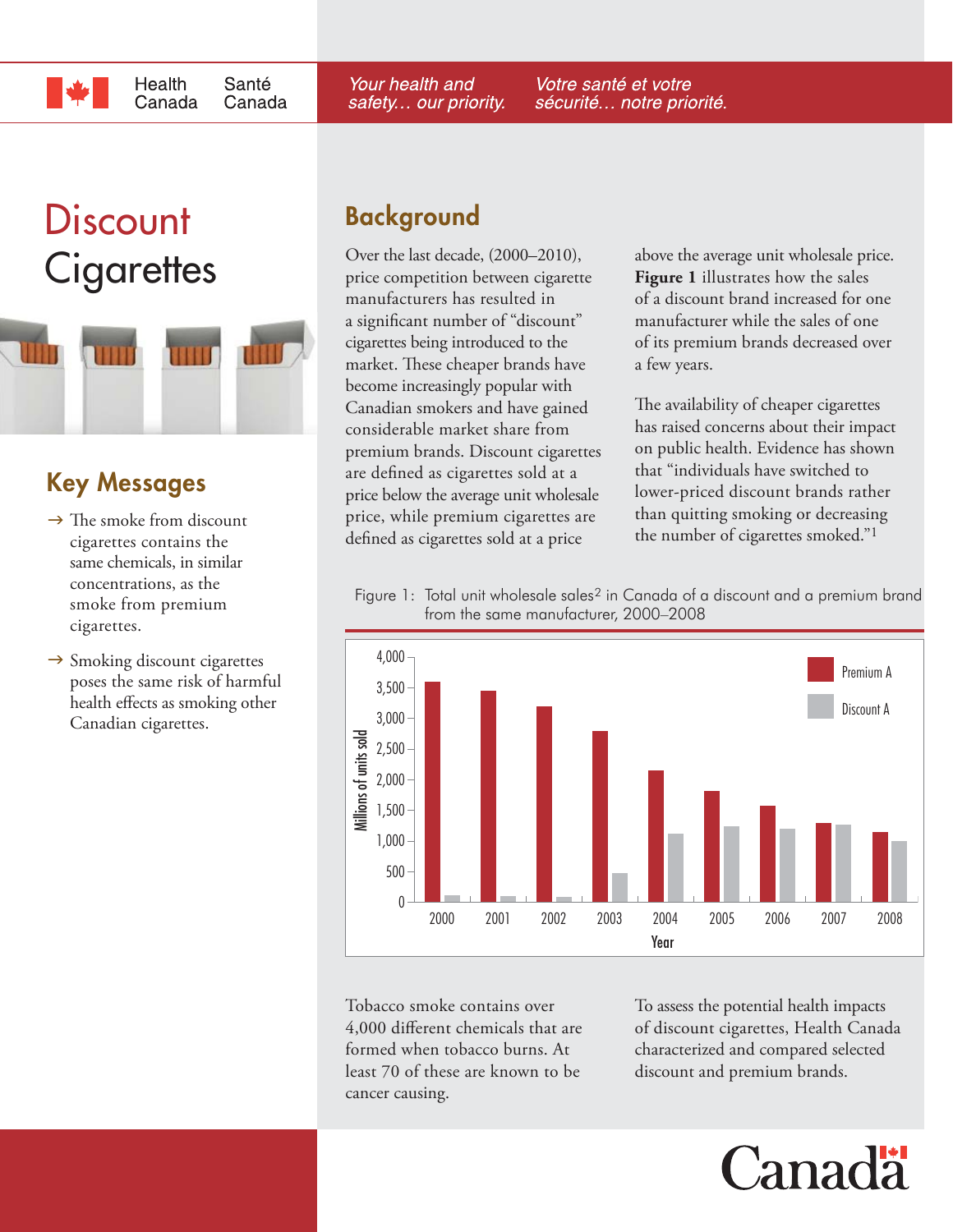#### Discount Cigarettes

## **Results**

Physical characteristics and tobacco composition are shown in **Table 1** for one discount and premium brand. The choice of brand was based on declared tar value. No statistically significant difference in length, diameter, tobacco weight, ventilation, tobacco pH, smoke PH and nicotine content per cigarette was observed between premium and discount cigarettes. In addition, both types contain the same additives.

Table 1: Comparison of physical characteristics and tobacco composition2 of a discount and a premium cigarette brand from the same manufacturer

|                                 | <b>Premium A</b> | Discount A      |
|---------------------------------|------------------|-----------------|
| Total length (mm)               | $83.9 \pm 0.2$   | $84.0 \pm 0.1$  |
| Average diameter (mm)           | $7.9 \pm 0.1$    | $7.9 \pm 0.2$   |
| Tobacco weight (mg/cig)         | $782 \pm 10$     | $797 \pm 10$    |
| <b>Filter ventilation</b>       | None             | None            |
| Tobacco pH                      | 5.3              | 5.3             |
| Smoke pH                        | $6.01 \pm 0.04$  | $5.78 \pm 0.07$ |
| Nicotine content (mg/cig)       | $11.9 \pm 0.6$   | $12.5 \pm 0.5$  |
| Triacetin <sup>a</sup> (µg/cig) | $46.4 \pm 0.7$   | $53 \pm 2$      |

<sup>a</sup> Triacetin is added to the filter to stiffen it.

Health Canada compared discount and premium cigarettes and found that the same chemicals are present in the smoke of both types of cigarettes. The amount of six significant chemicals is shown

in **Figure 2.** Comparable amounts of these chemicals are found in the smoke of discount and premium cigarettes.





ISO: Data collected under ISO smoking conditions

MOD: Data collected under Health Canada modified smoking conditions